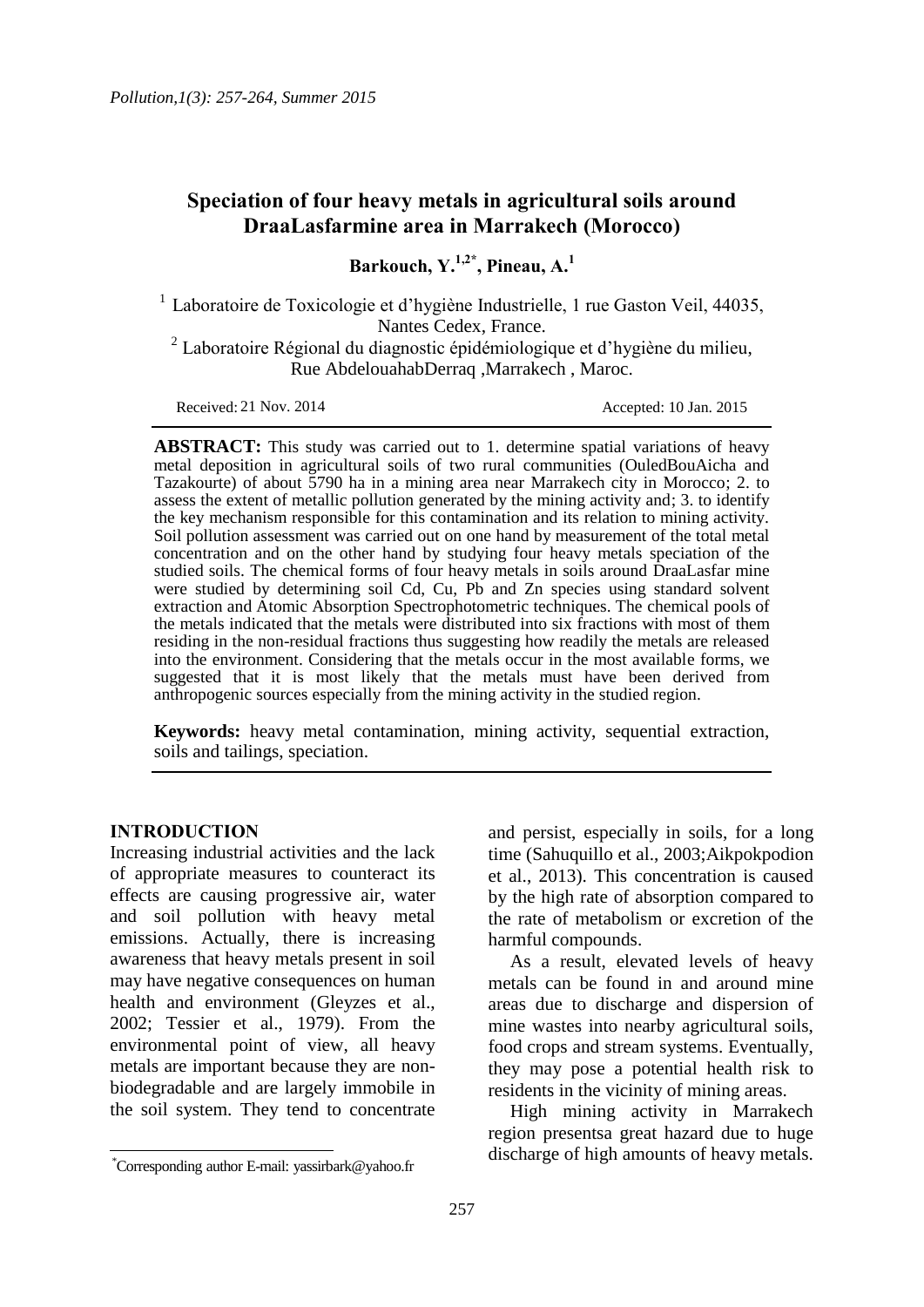With regards to this concern, few studies have been carried out in this area to determine the concentration of heavy metals in the mining residues and their impact on surrounding soil and water resources (El Gharmali et al., 2004; El Adnani et al., 2007; Esshaimi et al., 2012).

The total heavy metal content in soils provide a convenient means of expressing a measure of pollution but several documented reports have shown that such measures are inadequate in predicting the toxicity of metal pollutants (Schroeder, 1989). Heavy metals may be distributed among many components of the soil or sediment and may be associated with them in different ways (Rauret et al., 1989). The nature of this association is known as speciation. The chemical form of heavy metals in soil is of great significance in determining theirpotential bioavailability and translocation to other environmental compartments like water, plant and microorganisms when physicochemical conditions are favorable (Fuentes et al., 2004; Wang et al., 2006; Esshaimi et al., 2012).

The aim of this study is to determine total heavy metal contents and their chemical fractions in the mining residues and in soil samples collected in the vicinity of the DraaLasfarmine .

### **MATERIALS AND METHODS**

DraaLasfar mine, involves a deposit of pyrite mineral located 10 km Northwest of Marrakech city (Fig.1) that can pose a risk for the environment due to discharge of tailings all around the mine area (Avila et al., 2012).

DraaLasfar mine is located a few hundred meters from the Tensift River, close to two rural communities (OuledBouAicha and Tazakourte) of about 5790 ha of which 65% are occupied by farmland (Fig. 2). The climate is Mediterranean, bordering arid and semi-arid with an average annual precipitation of 231 mm (10 years). Temperatures are characterized by great daily and seasonal variations with an average value of 11.5°C in January and 36.8°C in July.



**Fig. 1.** DrâaLasfar mine geographic situation in Marrakech region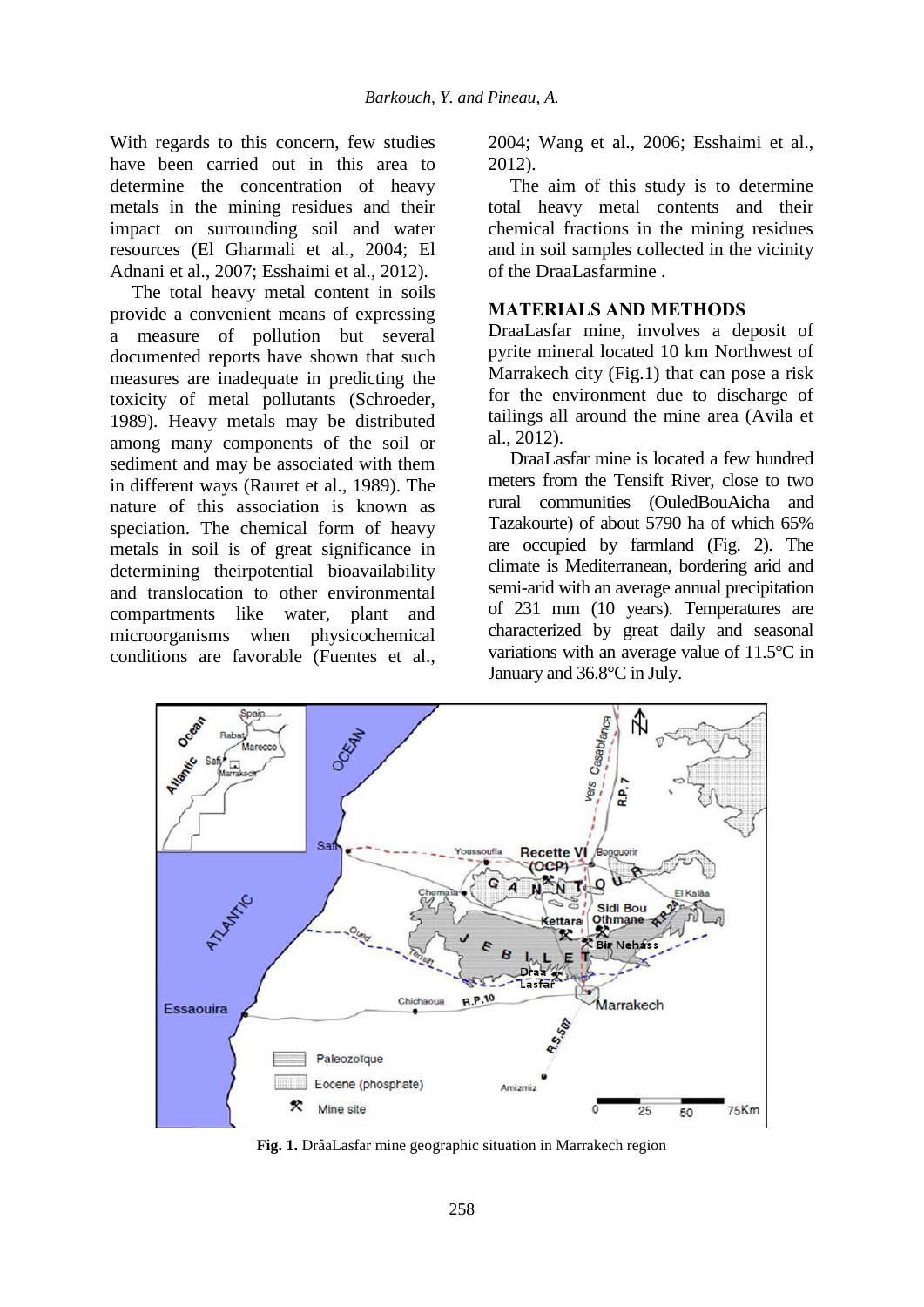

**Fig. 2.** Geographic situation of OuledBouaicha and Tazakourte rural communities

In order to assess the impact of the DraaLasfar mine on the surrounding environment, a total of 120 soil and tailings samples were collected in the vicinity of the mine covering 230 ha through 8 sampling lines oriented towards specific receptor media (Tensift river creek, Tazakourte village, Ouledbou Aichavillage, farms, etc.). 3 representative background soil and tailings samples were taken at the other side of Tensift River,2 km from the mining site in order to avoid mining contamination.

Samples were taken every 50 meters from the upper 20 cm after removing the first layer of surface soil (2 cm) within an area of  $100 \text{ cm}^2$ .

The sampling of the tailings was carried out in 4 tailings reservoirs by using a specially designed cylindrical stainless steel corer; the average sample of each tailings reservoir is considered after mixture of the various subsamples.

After collection, the soil and tailing samples were carefully transferred to clean and dry self-sealing polyethylene bags and transported to the laboratory.

After air-drying, all samples were sieved through a<2mm or <100 μm sieve.

The tailings samples from each zone were thoroughly mixed and homogenized by coning and quartering. Finally, the soil and tailings samples were stored at 4°C in tightly sealed polyethylene bags until analyses.

Due to the strong association and affinity for heavy metals with fine grained soil components, we used the <100 μm soil fraction in the sequential extraction and total acid digestion methods (Cuong and Obbard 2006). The <2 mm soil fraction was used to determine the pH, electrical conductivity (EC), organic matter content (OM) and carbonate.

The physico-chemical characterization consisted of the determination of the sample (soils and tailings) pH, electrical conductivity (EC), organic matter content (OM) and the carbonate content according to standard methods (Aubert, 1978). Total heavy metal concentration was determined by atomic absorption spectroscopy after digestion of the samples. The methodology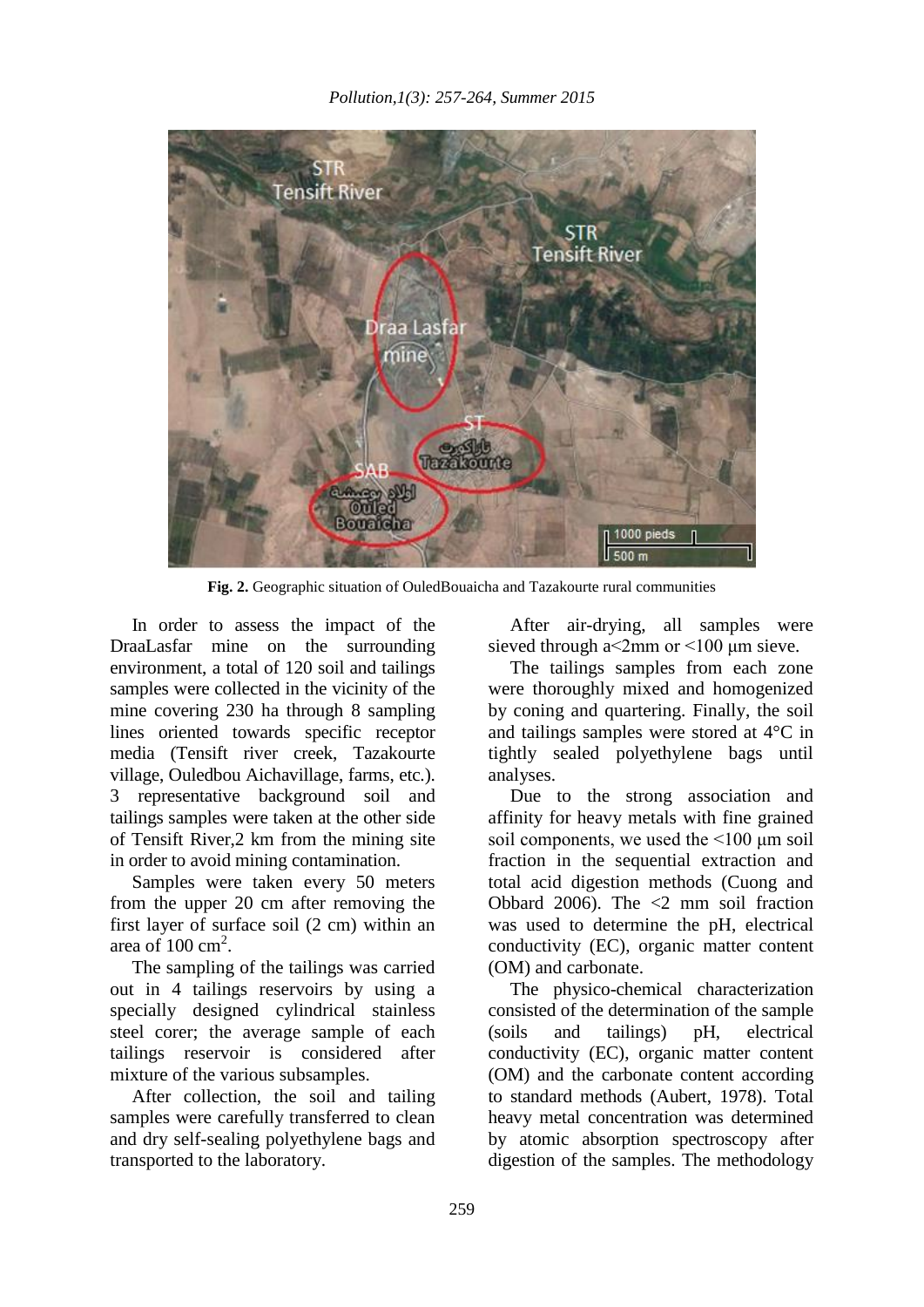followed for the digestion consisted of weighting 1g dry sample and adding 3 ml  $HNO<sub>3</sub>(70%)$ , 6 ml HCl (37%) and 3 ml HF (48%). The analyzed sample was placed in a sand bath to complete the digestion. After digestion, the sample solution was allowed to air-cool and then diluted with deionized water. The optimized sequential extraction procedure was applied to assess heavy metal fractionation in the samples (Wufem et al., 2013).Sequential extraction was performed using a five-step procedure (F1 to F5). However, a sixth step was added, which consisted of dissolving the final residue using the same digestion procedure for total metal determination (Avila et al., 2012).

(F1)Water Soluble: Soil sample extracted with 15 ml of deionized water for 2 hours.

(F2) Exchangeable: The residue from the water soluble fraction was extracted with 8 ml of 1M  $MgCl<sub>2</sub>(pH 7.0)$  for 1 hour.

(F3) Carbonate-bound: The residue from exchangeable fraction was extracted with 8 ml of IM ammonium acetate (adjusted to pH 5.0 with acetic acid) for 5 hours.

(F4) Fe-Mnoxides-bound: The residue from carbonate fraction was extracted with 0.04M NH2OH. HCl in 25% (v/v) acetic acid at 96°C with occasional agitation for 6 hours.

(F5) Organic-bound: The residue from Fe-Mn oxides bound fraction was extracted with 3 ml of 0.02M nitric acid and 5 ml of 30% HO (adjusted to pH 2 with HNO3) was added and the mixture heated to 85°C for 3 hours, with occasional agitation. A second 3 ml aliquot of 30%H2O2 (pH 2 with HNO3) was added and the mixture heated again to 85°C for 3 hours with intermittent agitation.

After cooling, 5 ml of 3.2M NH OAc in 20% (v/v) HNO3was added and the samples was made up to 20 ml with deionized water and agitated continuously for 30min.

(F6) Residual: The residue from the organic fraction after drying was digested in a conical flask with 10 ml of 7M HNO3 on a hot plate for 6 hours. After evaporation, 1 ml of 2M HNO3 was added and the residue after dissolution was diluted to 10 ml. the residue was washed with 10 ml deionized water. After each successive extraction, separation was done by centrifuging at 4000 rpm for 30 min. The supernatants were filtered and analyzed for heavy metals.

Quality Assurance: All chemicals used were of reagent grade and pure deionized water was used throughout the experiment. All plastic ware were soaked in 10% HNO3.

## **RESULTS AND DISCUSSION**

Table 1 shows estimated mean values (%) of the grain-size and geochemical characteristics of different soils and solid tailings of DraaLasfar Mine.

These results show that organic carbon of different soils depends on theirs and composition. Low organic carbon values of different soils might be related to poor absorbability of organics on negatively charged quartz grains, which predominate in the solid tailings of DraaLasfarMine. In addition, the constant flushing activity by rain supports the low percentage of organic carbon in these soils.

The results also show that different soils of the studied zone are characterized by slightly basic pH (7.8–8.1) with minimum values recorded in the station closest to the DraaLasfar Mine. These values are different from those in the solid tailings of DraaLasfar Mine which were frequently flooded by rain and became, in the presence of sulphur, acidic in reducible conditions.

Total element concentrations in the investigated soils varied (Table 2).The total metal concentration obtained after strong acid digestion does not provide sufficient information of its potential hazardous effects on the environment because the mobility and eco-toxicity of heavy metals depend strongly on their specific chemical forms or binding. Consequently, these are the parameters that have to be determined, rather than the total element contents in order to assess toxic effects.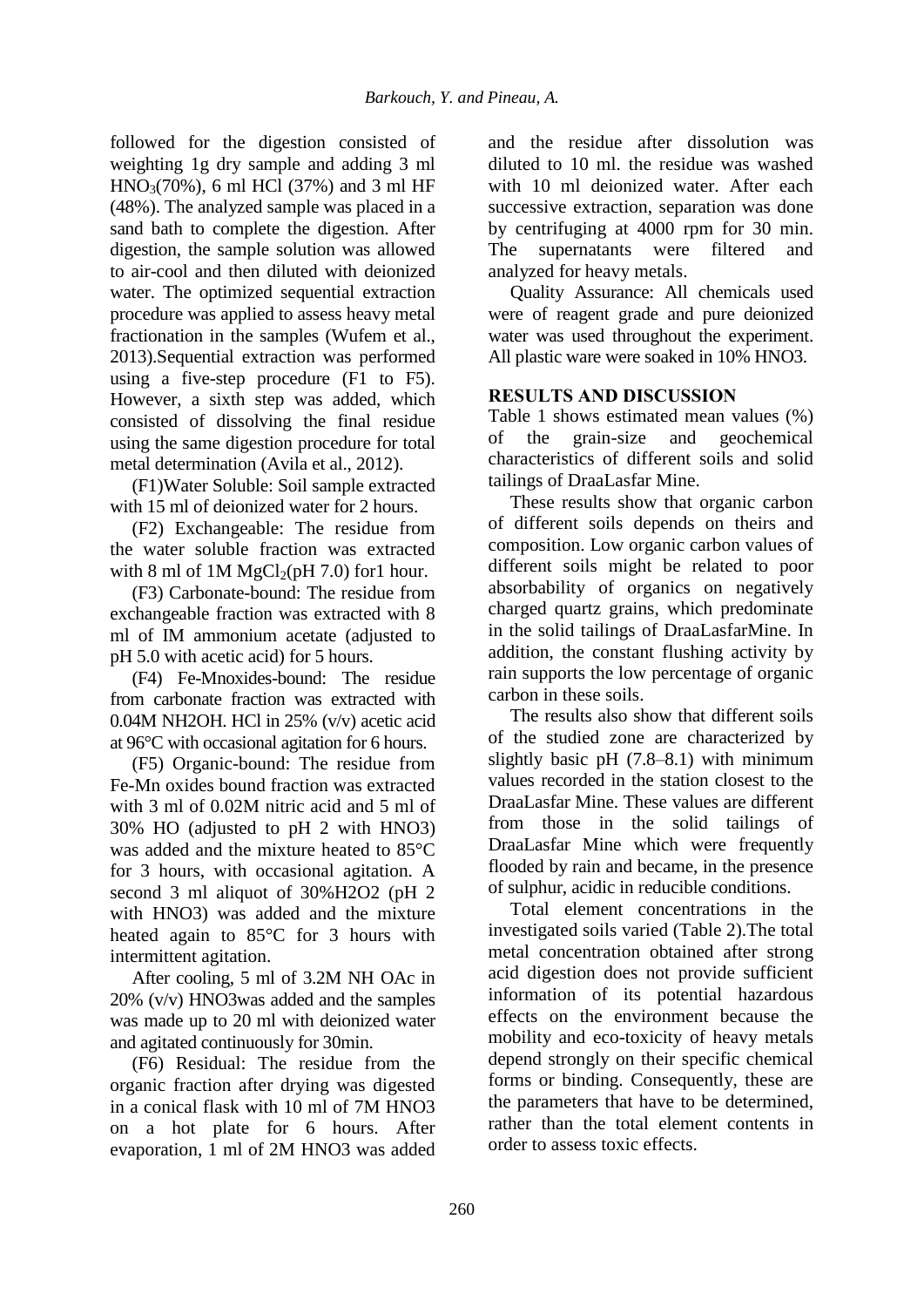#### *Pollution,1(3): 257-264, Summer 2015*

|                  | <b>SBA</b>     | <b>ST</b>      | TDL            | <b>Background soil</b> |
|------------------|----------------|----------------|----------------|------------------------|
|                  |                |                |                |                        |
| clay             | $21,4 \pm 2,1$ | $25,3 \pm 3,1$ | $1,2 \pm 0,3$  | $26.4 \pm 2.5$         |
| Fine silt        | $16,1 \pm 1,7$ | $16.5 \pm 2.7$ | $4,6 \pm 1,2$  | $31.6 \pm 3.7$         |
| Coarse silt      | $9.2 \pm 1.4$  | $8.7 \pm 1.5$  | $17.4 \pm 1.2$ | $20,1 \pm 1,2$         |
| Fine sand        | $25.2 \pm 2.9$ | $23.4 \pm 3.1$ | $47.4 \pm 3.7$ | $5,2 \pm 0.7$          |
| Coarse sand      | $27.7 \pm 2.5$ | $25.3 \pm 2.8$ | $27,4 \pm 2,1$ | $5,1 \pm 0.4$          |
| pH               | $8.1 \pm 0.6$  | $7.8 \pm 0.7$  | $2.9 \pm 0.2$  | $7.8 \pm 0.2$          |
| $C.E$ (ms/cm)    | $1.5 \pm 0.4$  | $1.7 \pm 0.4$  | $7.2 \pm 0.4$  | $1,0 \pm 0,2$          |
| $CEC$ (meq/100g) | $31.6 \pm 3.1$ | $35,2 \pm 2,7$ | $7.8 \pm 1.6$  | $16.4 \pm 1.7$         |
| OM(%)            | $4,7 \pm 1,0$  | $5.5 \pm 0.7$  | $6.2 \pm 1.7$  | $4,3 \pm 0,8$          |
| OC(%)            | $2.7 \pm 0.6$  | $2.2 \pm 0.4$  | $3.6 \pm 1.0$  | $1,5 \pm 0,3$          |
| $S\%$            | 0,5            | 0,7            | $3.7 \pm 0.5$  | $1,6 \pm 0,4$          |
| $Cl-$            | < 0.1          | < 0.1          | $0.7 \pm 0.1$  | < 0.1                  |

**Table 1.** Mean values (%) of the grain-size analysis and geochemical characteristics of different soils and tailings inDraaLasfar region

**Table 2.** Mean concentrations of heavy metals in different soils in DraaLasfar region

| <b>Metals</b> | <b>SBA</b>        | <b>ST</b>         | TDL.               | <b>Background soil</b> |
|---------------|-------------------|-------------------|--------------------|------------------------|
| $Cd$ (mg/kg)  | $1.1 \pm 0.7$     | $2.2 \pm 0.2$     | $143.1 \pm 11.8$   | $0.2 \pm 0.0$          |
| Cu (mg/kg)    | $227.8 \pm 225.3$ | $330.5 \pm 22.8$  | $928.8 \pm 88.5$   | $40.7 \pm 0.7$         |
| $Pb$ (mg/kg)  | $184.0 \pm 27.1$  | $255.3 \pm 24.0$  | $3381.0 \pm 507.1$ | $11.8 \pm 1.4$         |
| $Zn$ (mg/kg)  | $648.0 \pm 174.3$ | $890.5 \pm 101.0$ | $2847.8 \pm 460.3$ | $133.9 \pm 2.0$        |

Heavy metals may be distributed in many soil components and may be associated with them in different ways (Aikpokpodion et al., 2013). The nature of this association is known as speciation. The chemical form of heavy metals in soil is of great significance in determining their potential bioavailability and translocation to other environmental compartments like water, plant and microorganisms when the physico-chemical conditions are favorable (Cuong et al., 2006).

With the exception of the residual fraction which does not exceed 13% in different soils stations, cadmium presents varied proportions in the other fractions of studied soils. Overall, in solid tailings, cadmium (Fig. 3) seems to be readily available with more than 42% of it bound to the short-term mobile fraction (F1 and F2). The long-term mobile fraction (F3, F4 and F5) contains more than 35% of the total metal. However, the immobilized fraction (F6) finally traps about 20%.



**Fig. 3.** Relative distribution of cadmium among six fractions (F1-F6) of studied samples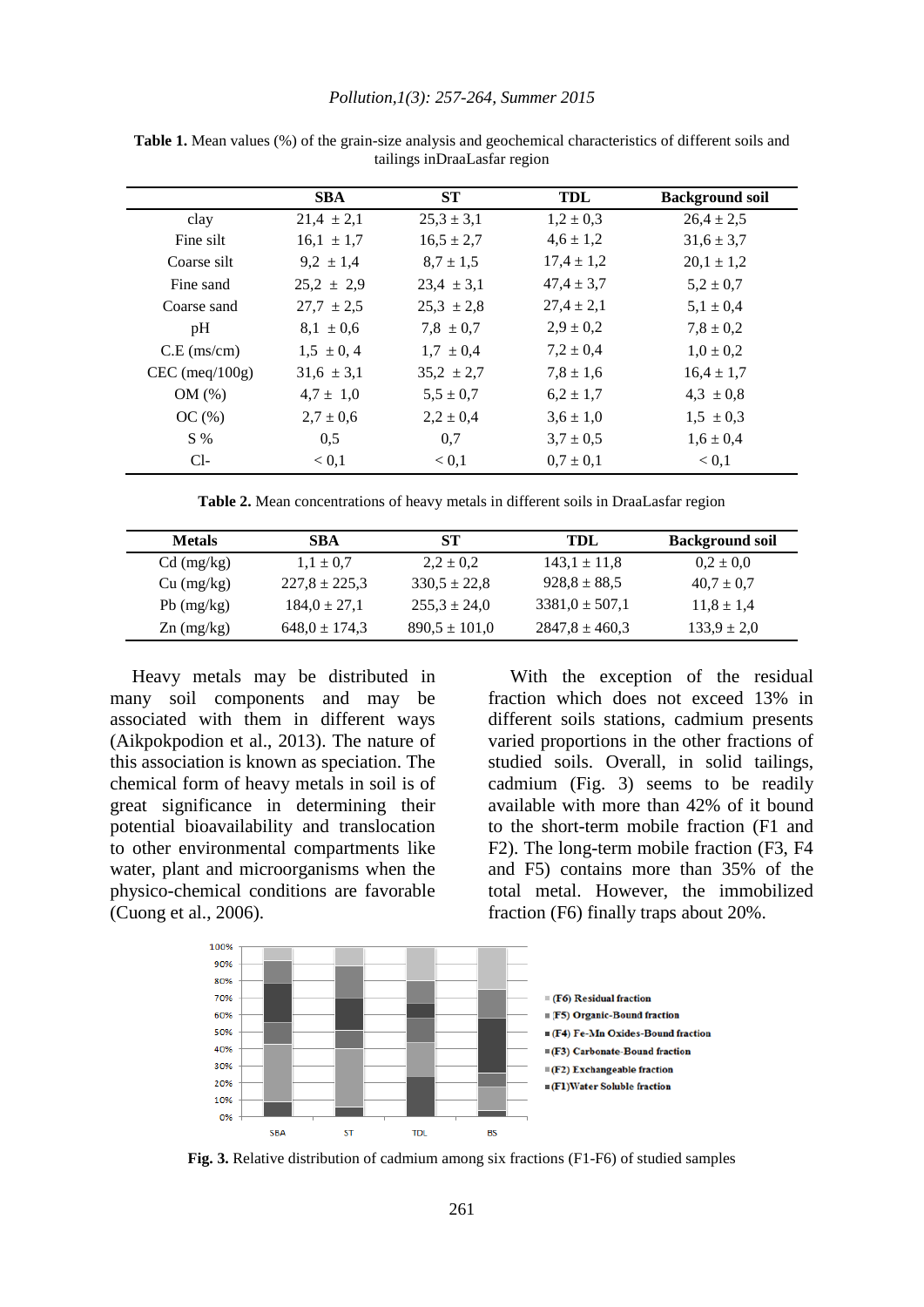In soils, cadmium is mainly present in the labile phase (water soluble, exchangeable and carbonate-bound fractions) with more than 60% in all the stations: The exchangeable fraction represents about 33% of the total metal in the two areas, while the carbonate fraction represents23 and 20% of the total metal in the SBA and ST soils, respectively. The soluble fraction does not exceed 9% of the total metal in the two areas.

DraaLasfar mining effluents carried by the Tensift River (used as irrigation waters for agricultural soils in this region) may be responsible for these higher concentrations of non-detrital fractions.

In the tailings, copper (Fig. 4) is essentially bound to soluble (F1) and exchangeable fractions (F2) consisting more than 32% of the total metal content. Copper is also widely present (31%) in the residual fraction (F6). The oxidizable (F3), acid-soluble (F4) and reducible factions (F5) are represented by 7, 11 and 13%, respectively in the tailings.

Copper shows almost the same

distribution in different fractions of the studied soils. It is widely abundant in SBA and ST in the oxidized form (29-35%) followed by residual (27-35%) and reducible fractions (19-21%). The soluble and exchangeable fractions are poorly represented in these soils.

The high percentage of Cu in the residue is likely due to the fact that it is easily chemisorbed on or incorporated in clay minerals (Pickering, 1989). The relatively high Cu concentrations in the organic phase in the studied soils can be justified by the fact that it is characterized by high complex constant organic matter thus it can be hypothesized that Cu is bound to labile organic matter such as lipids, proteins, and carbohydrates.

Lead distribution (Fig. 5) in tailings is characterized by a strong dominance (61%) of this metal bound to long-term mobile fraction (F3, F4 and F5). The short-term mobile fraction (F1 and F2) represents about 18% while the remaining fraction (F6) consists of about 27% of the total metal.



**Fig. 4.** Relative distribution of copper among six fractions (F1-F6) of studied samples



**Fig. 5.** Relative distribution of lead among six fractions (F1-F6) of studied samples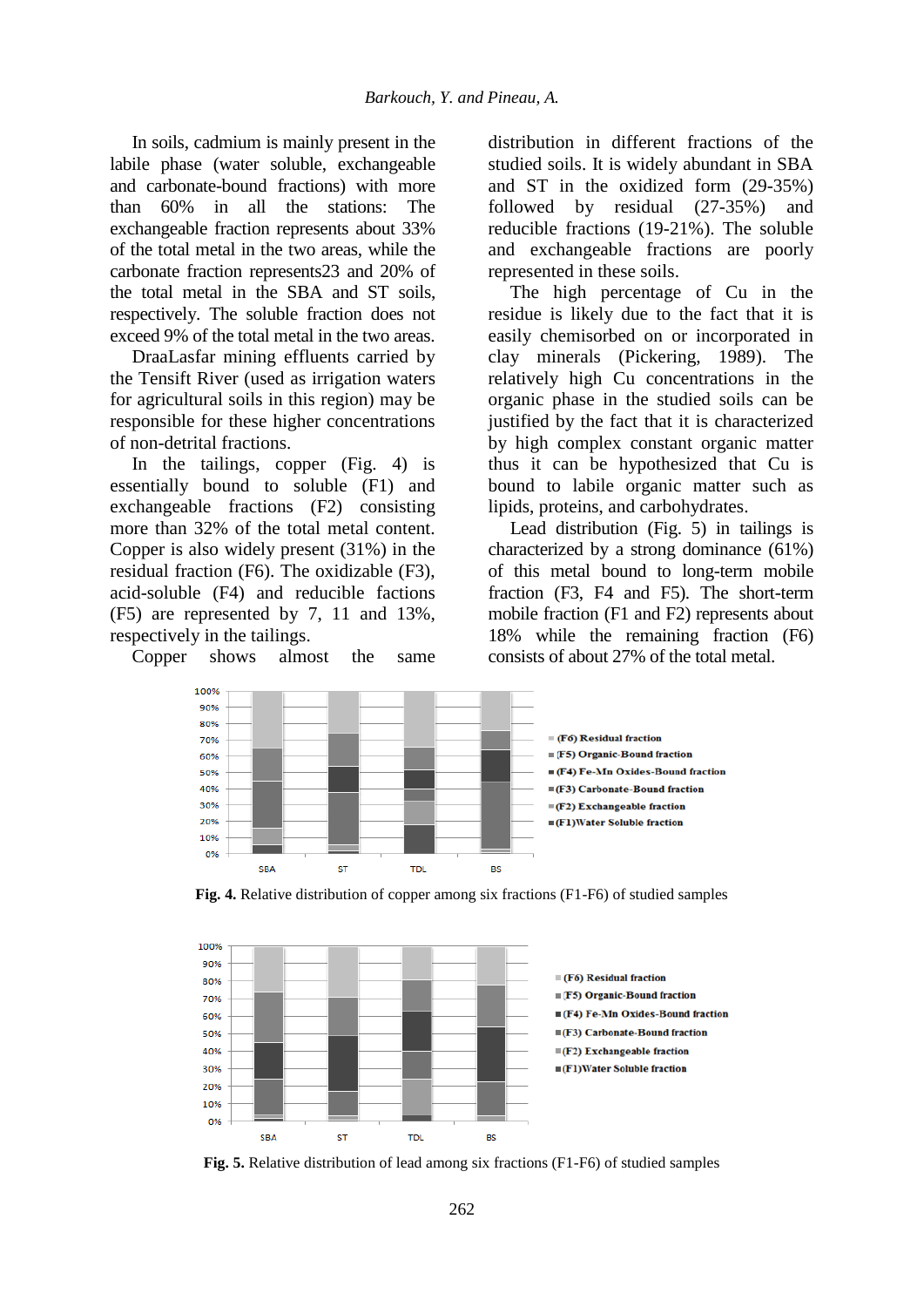For the studied soils, lead distribution is the same. Indeed, in the residual fraction, Pb is found in carbonate, Fe-Mn oxides and organic fractions. However, the soluble and exchangeable fractions do not exceed 3% in the two studied areas.

The relatively high percentage of Pb in the reducible phase is in agreement with the known ability of amorphous Fe–Mn oxides to scavenge Pb from solution (Yusuf, 2007). Thus, a high element percentage in the reducible fraction is hazardous to the aquatic environment because Fe and Mn species can be reduced into the pore waters during early diagenesis by microbially mediated redox reactions (Oluwatosin et al., 2008). Dissolution also released Pb associated with the oxide phase to the pore water and possibly to the overlying water column and eventually to the benthic biota (Kabala and Singh, 2001). The major sources of Pb are from intensive human activities, including agriculture in the drainage basin (Rodriguez et al., 2009). In addition, a substantial contribution from the factories located in the upstream of the Tensift River dealing with Pb play a vital role in soil contamination by heavy metals as noted by Sarkar et al. (2007).

There was equal distribution of zinc in fractions of the tailings with 31% in the short-term fraction (F1 and F2), 34% in the long-term mobile fraction (F3, F4 and F5) and 31% in the lithogenic fraction (F6).



**Fig. 6.** Relative distribution of zinc among six fractions (F1-F6) of studied samples

Zinc distribution in the studied soils is almost the same as in all soils. Indeed, after the reducible fraction representing between 37 and 48% of the total metal, carbonate, organic and residual fractions fluctuate between 13 and 21%. The Zn component (37 to 48%) is associated with Fe–Mn oxide phase because of the high stability constants of Zn oxides. Iron oxides adsorb considerable quantities of Zn and these oxides may also occlude Zn in the lattice structures (Banerjee, 2007).

## **CONCLUSION**

It is well known that heavy metals have affinity for different compartment in soil. The risk associated with the presence of metals in soil is their potential ecotoxicity and ability to enter the food chain. Total metal content of a soil is inadequate for predicting the toxicity of heavy metals in it. Hence, sequential extraction was used in this study to fractionate Cd, Cu, Pb and Zn in soils collected from a mining area in order to determine the fraction of the total metal content that is bioavailable. Lead and zinc were mostly associated with long-term mobile fraction  $(F_3, F_4$  and  $F_5)$ , cadmium was mostly associated with the exchangeable fraction  $(F_1)$  while copper was widely abundant in the oxidized form (F4). The apparent mobility and bioavailability of these four metals in the studied soils were in the order: Cd>Zn>Pb>Cu. This implies that cadmium has the highest mobility in the studied soils.